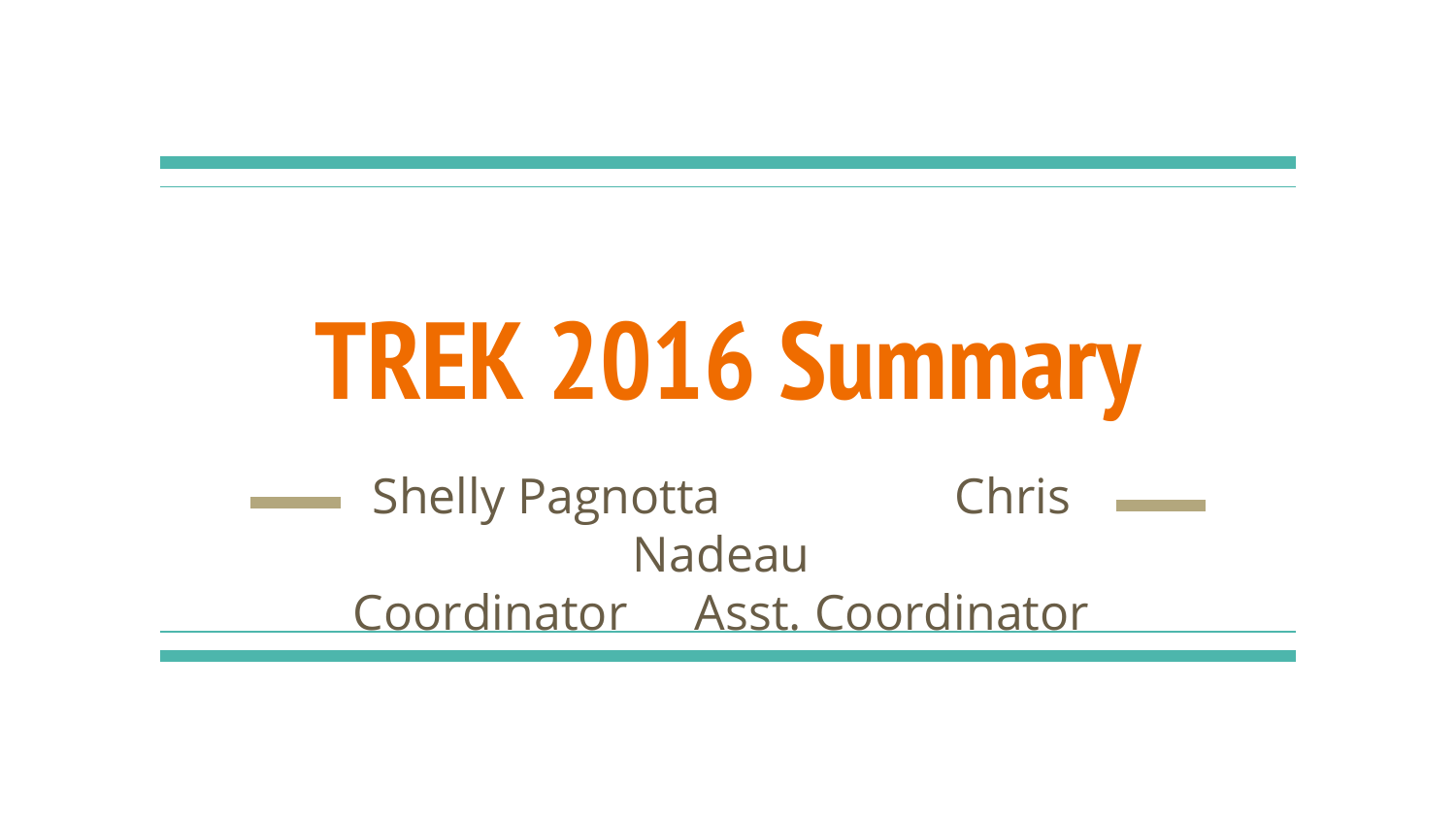### **Staff & Students 2016**

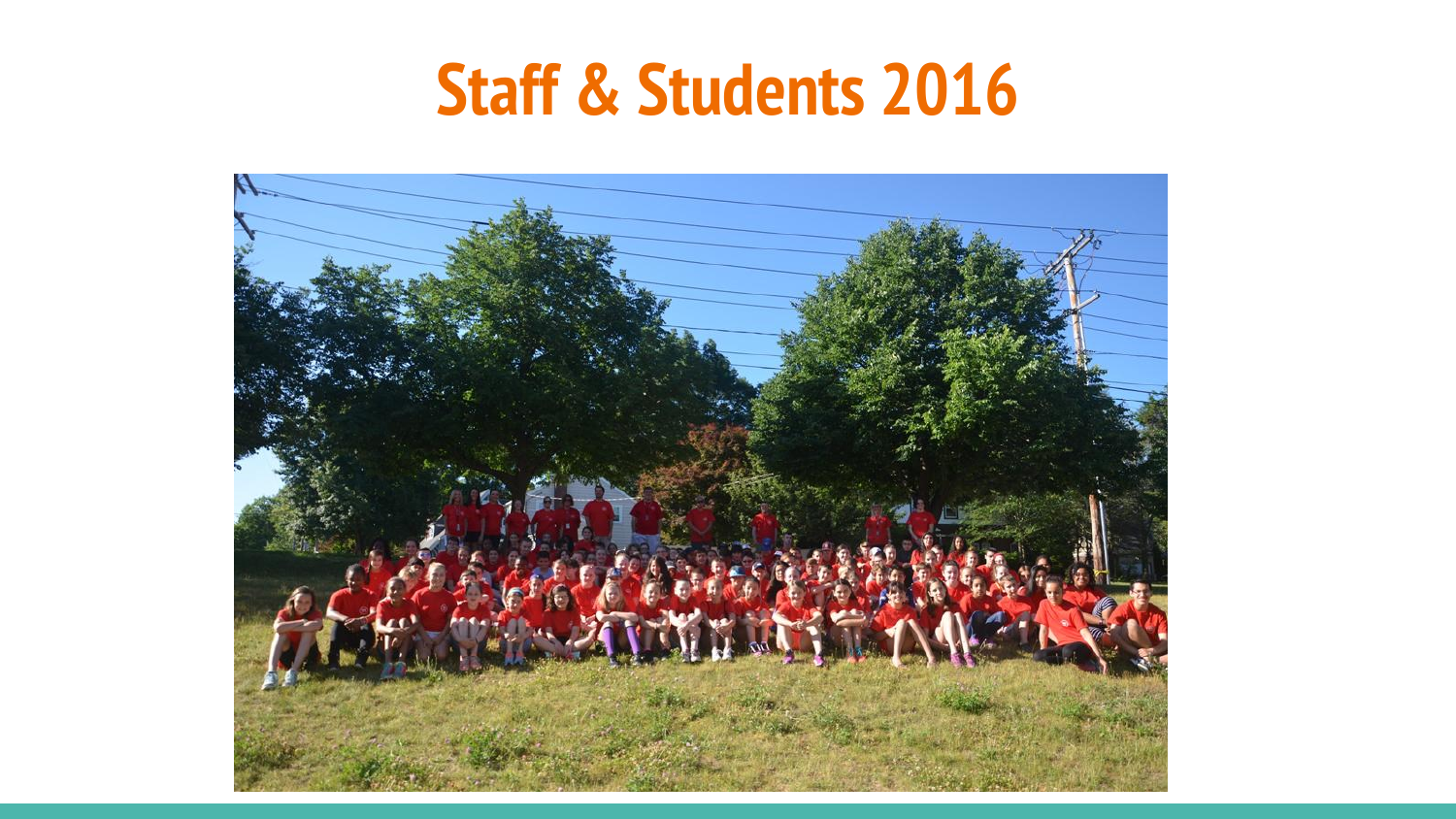# **History of TREK**

TREK started 11 years ago in 2005 whose original focus was to complete summer math and reading. The program was very popular with the incoming 6th grade for transition to the middle school. The program started at around 30 students, and grew over time with both the number of students and teachers needed for the enrichment. Over the years, the original focus was lost and the program changed to model more of a summer camp or summer school.

The TREK program was open to all sixth, seventh and eighth grade students. In order to accommodate all students, a "cap" was kept on sixth grade numbers to allow for enough room for the older grades to participate which detracted from the original purpose.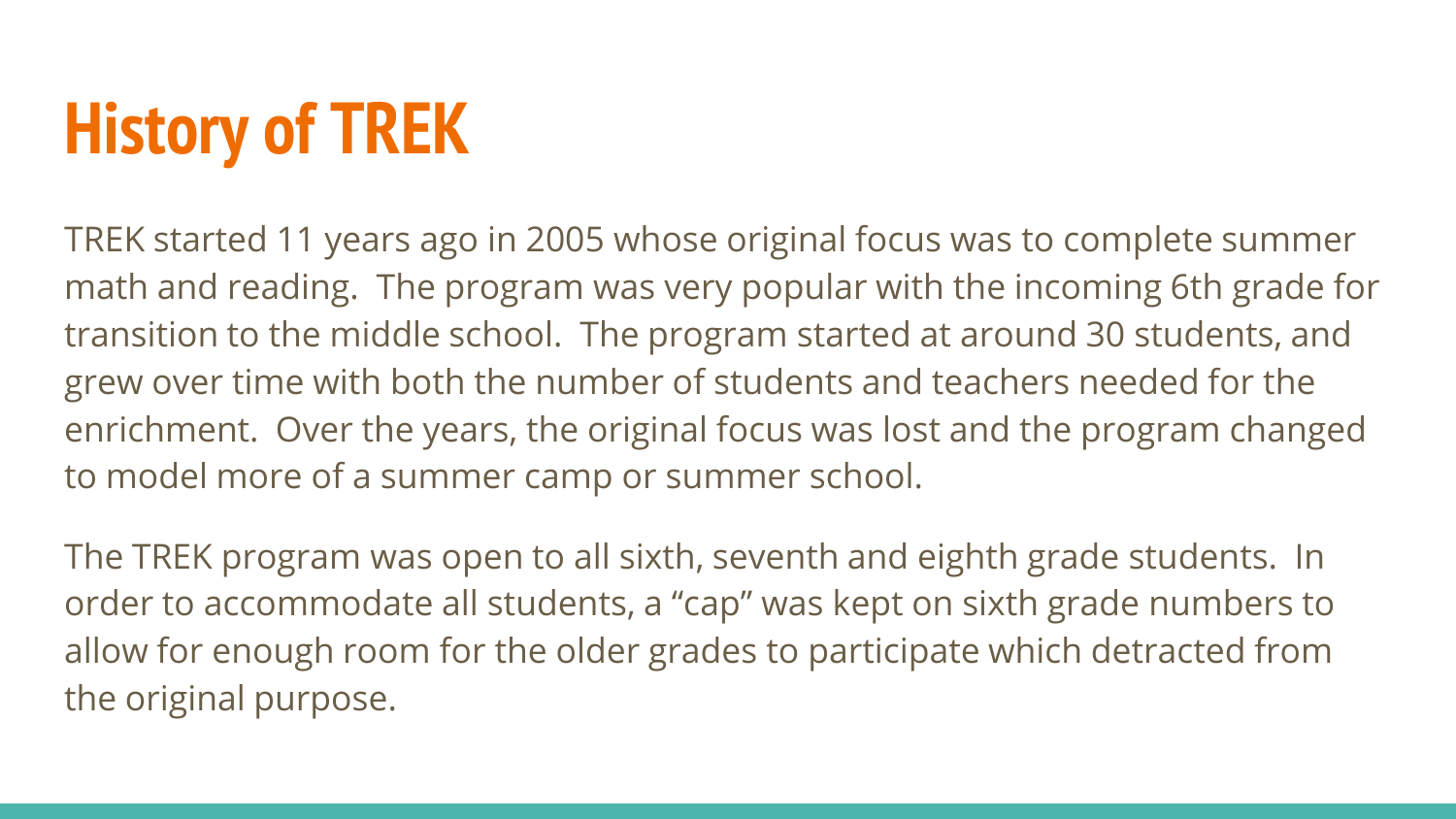### **How TREK was different this year...**

This year, we decided to return to the original goal that was set out at the inception of the program: **make it a transitional program to allow students coming into the middle school to feel adjusted and more comfortable in their surroundings for the fall.** Students were allowed to come in on fee waivers if they qualified for free & reduced lunch in order to make the program accessible to all students.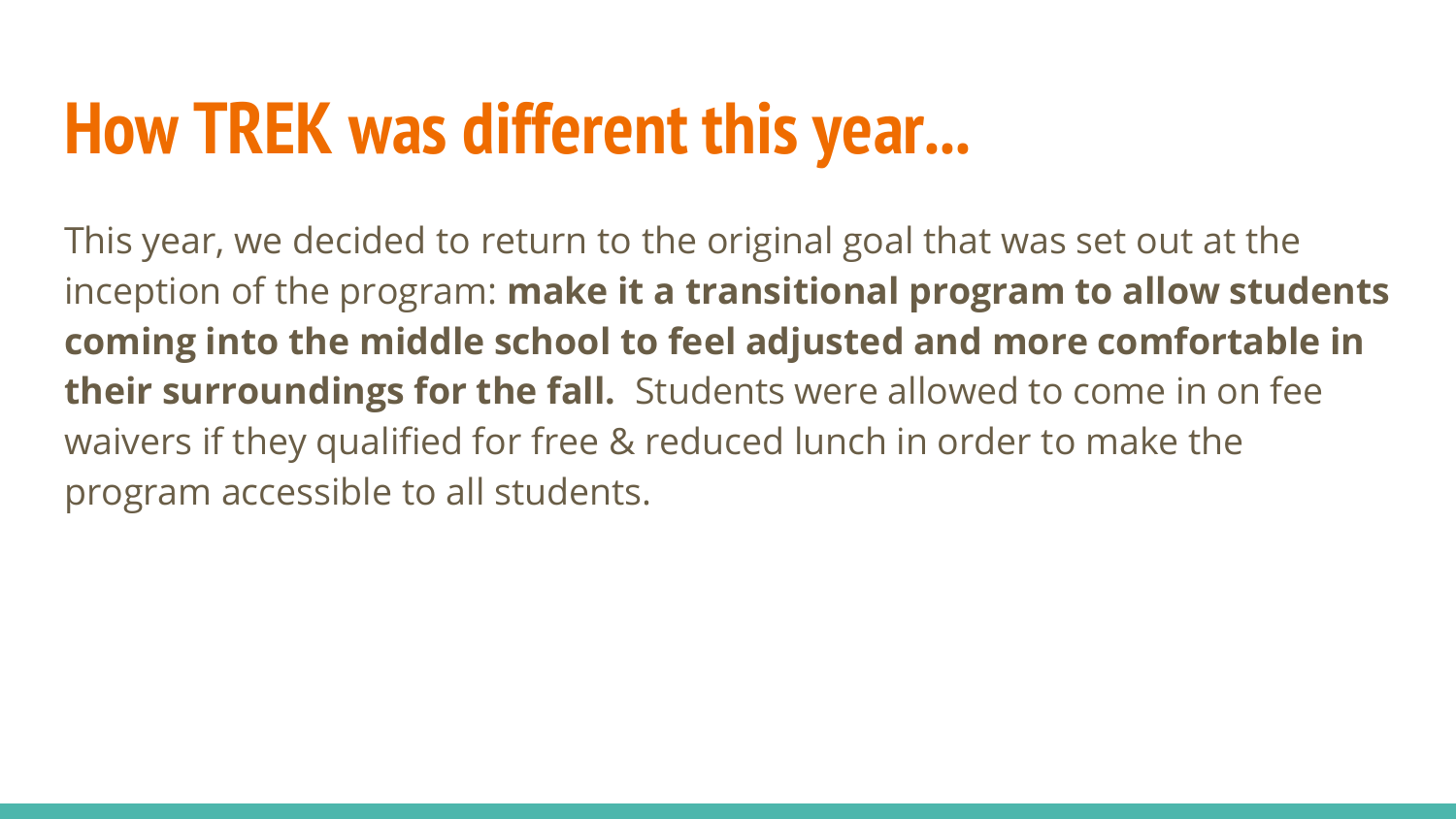# **Synopsis (2016)**



123 Participants

2 students on DYC scholarships (one was incoming 6th grade, one was incoming 7th)

19 incoming 6th grade fee waivers

24 high school volunteers - all had to apply and go through a mini-interview process prior to starting with TREK

Teachers:

8 Teachers, 1 instructional assistant paid for by Special Education, 1 nurse 1 coordinator,1 asst coordinator

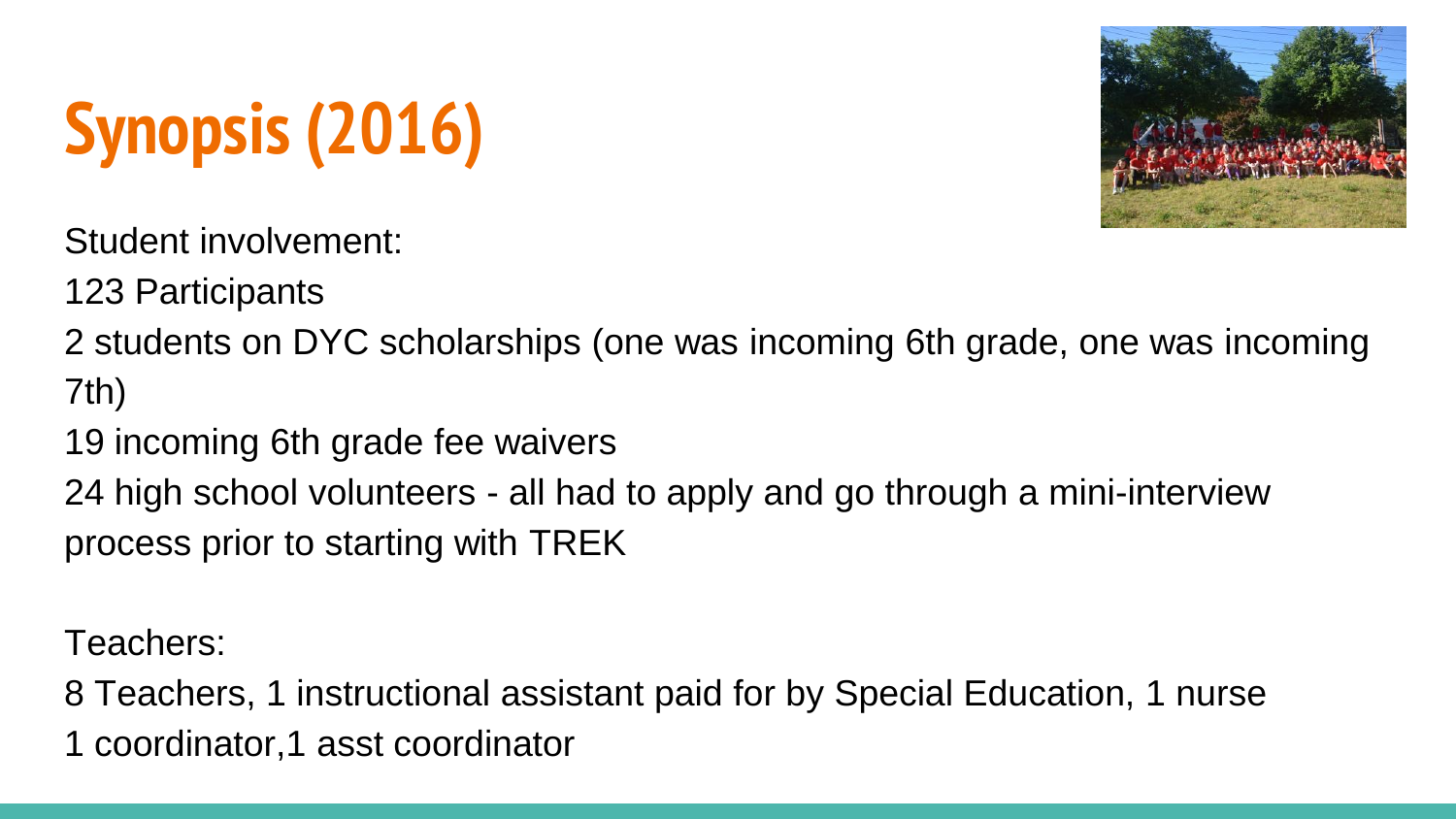### **What went on:**

#### Class breakdown:

8 groups of students



2 reading classes - all classes read Crash by Jerry Spinelli and completed the writing component for summer reading

2 math classes - all classes worked on the TenMarks internet based program to complete the summer math component

1 creative writing class - students worked on various writing practices, including poems, short stories, literary mash ups, and how-to lists

2 STEM classes -

One class focused on computer coding using the MIT program StarLogo Nova

One class focused on building and hands-on including bridges, mazes, and egg drop containers

1 TREK-reation or gym/team building component - students focused on working as a team in addition to physical activities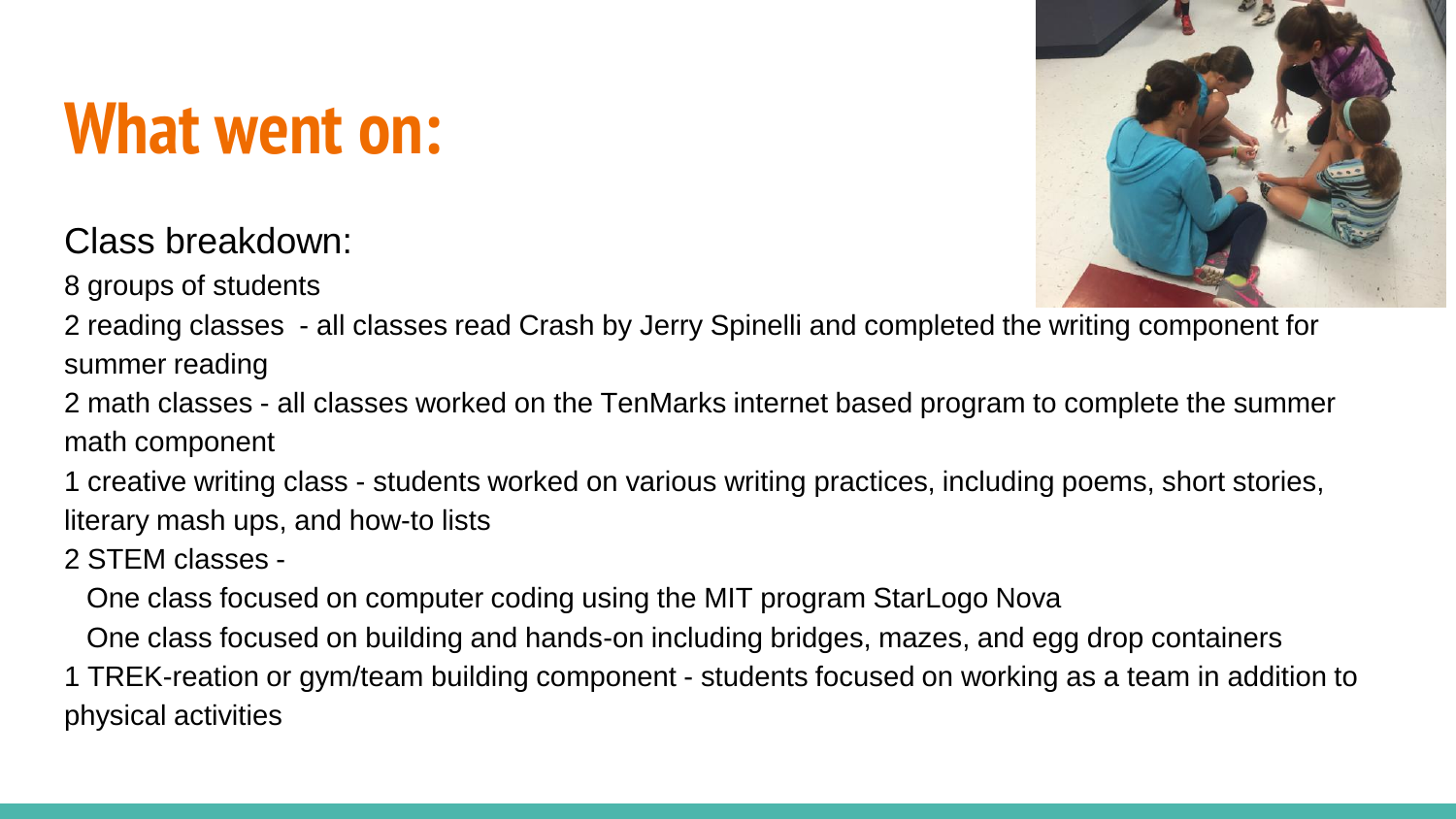## **Typical schedule for a TREK student:**

| A day | 8:15                        | 9:10                                 | 10:25                                       | 11:20                                        |
|-------|-----------------------------|--------------------------------------|---------------------------------------------|----------------------------------------------|
| Maple | Math - Podolski<br>Library  | <b>Reading -Tapply</b><br><b>DLL</b> | <b>Creative Writing -</b><br>Prieto<br>E227 | STEM -(coding)<br>Christopher<br><b>W208</b> |
| B day | 8:15                        | 9:10                                 | 10:25                                       | 11:20                                        |
| Maple | Math-Noel<br>M <sub>3</sub> | <b>Reading-Murray</b><br>Auditorium  | TREKreation-<br>Patterson<br>Gym            | STEM (building) -<br>Carroll<br><b>W205</b>  |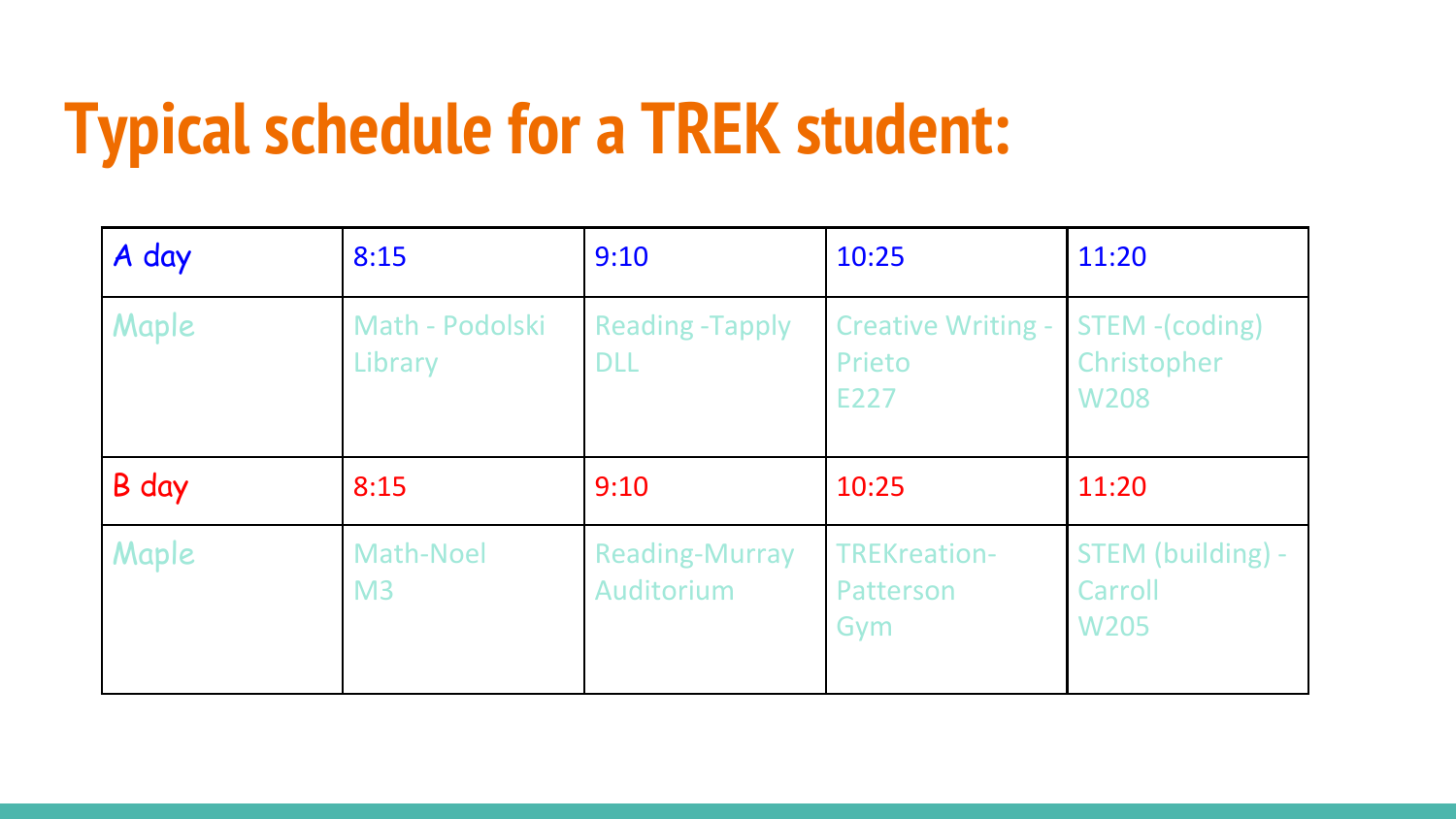### **We achieved our goal!**

Do you feel ready for coming to middle school in the fall now that you came to TREK this summer?





The data shown is based on **97 student responses**.

The survey was given on the last day of TREK, through a Google Form.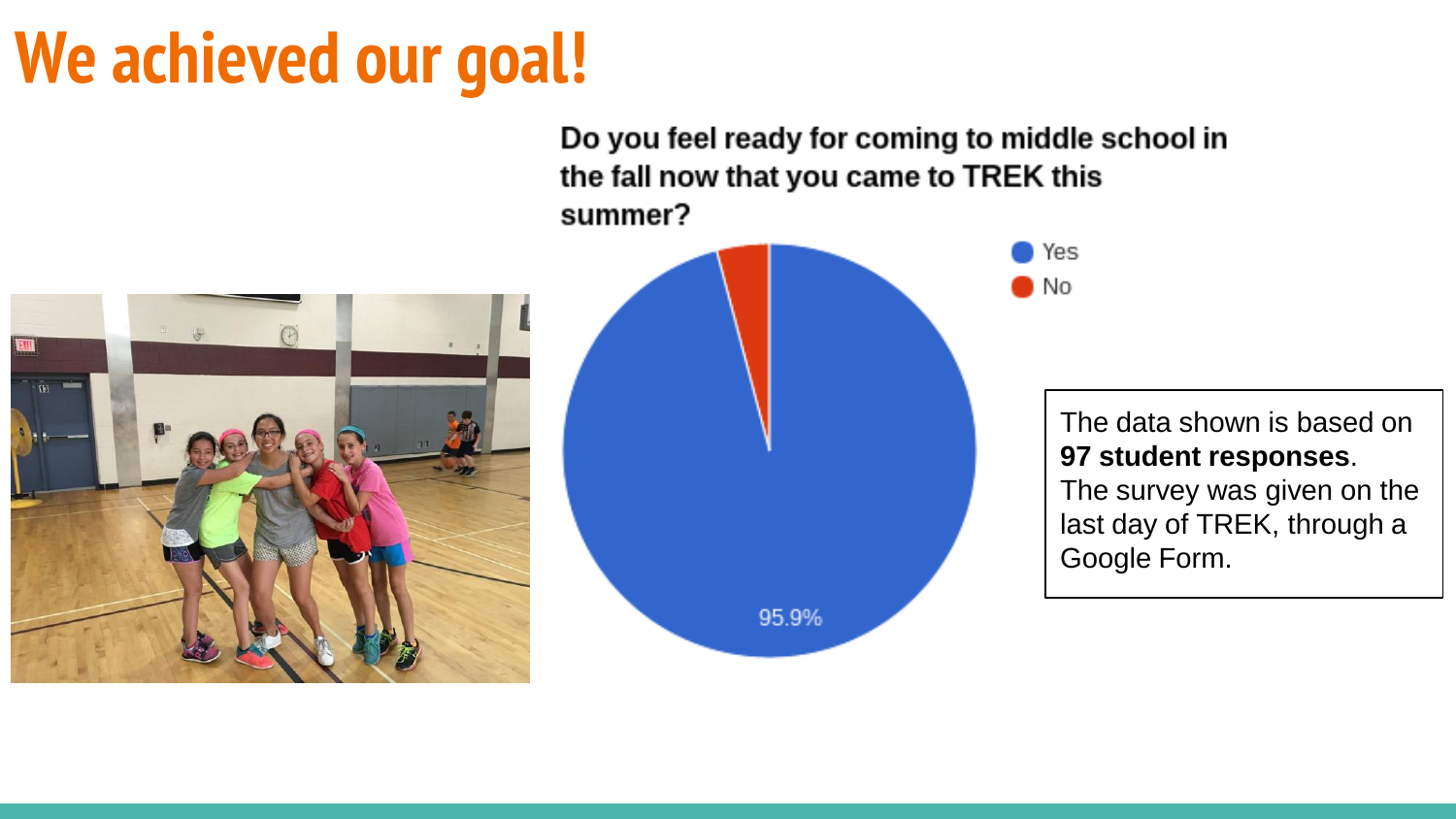### **Parents were in agreement as well**

Count of Do you feel as though your child is more comfortable and ready to attend the middle school in the fall now that they attended the T...

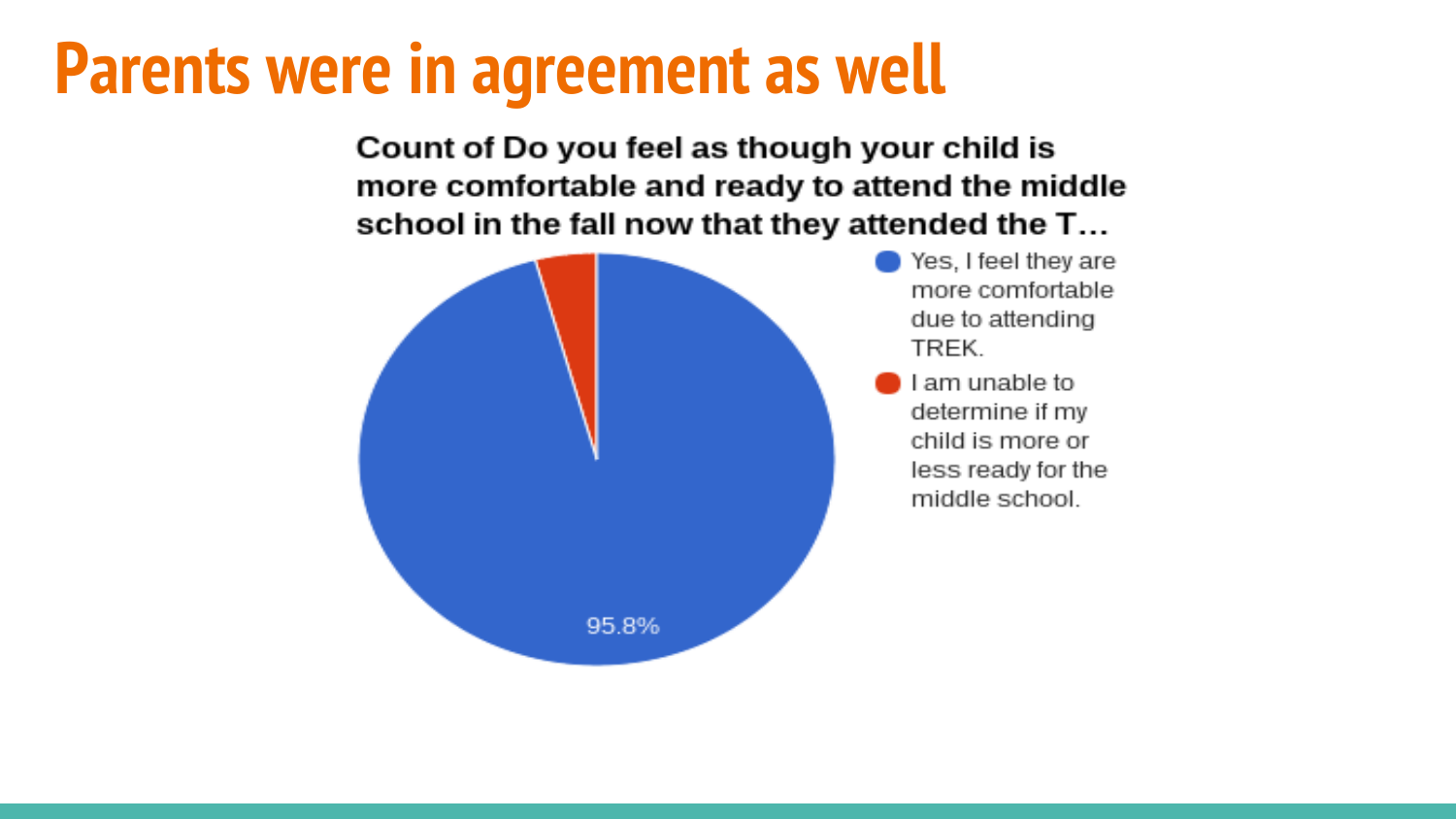### **Other notable aspects from the surveys**

Students enjoyed all of the classes (to some degree) they attended.

Parents were happy with the administration, academic support, and overall program.

Parents (and students) were anywhere from satisfied to very satisfied to extremely satisfied to finish the summer math and reading assignments during the program. (Sixth grade teachers often find that the students anxiety levels are reduced due to this accomplishment.)

Optional student comments included the fact that they liked that they participated in various projects and activities, they could work with friends and meet new people, and meet their teachers as well as get familiar with